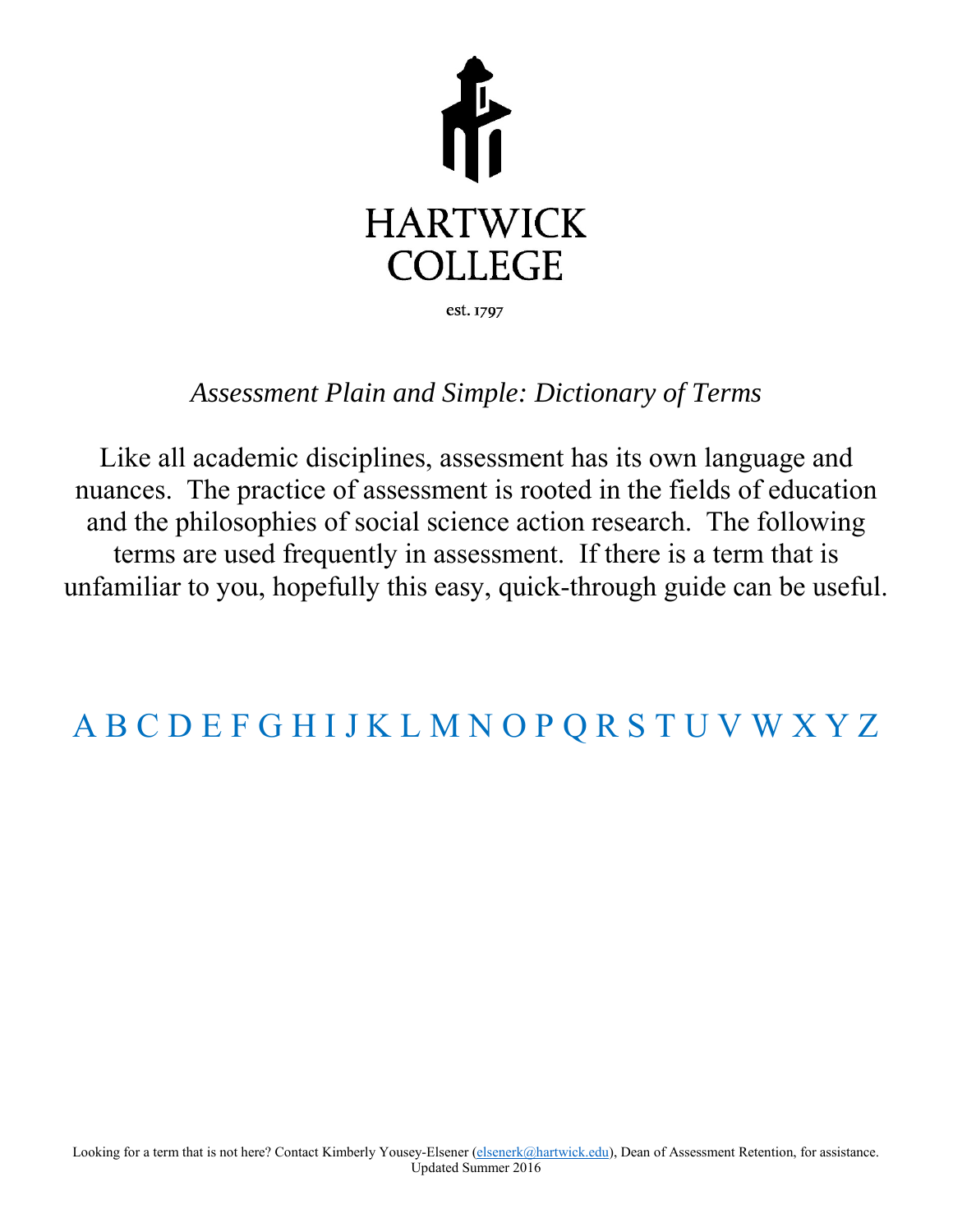

<span id="page-1-0"></span>**Assessment –**an on-going process of:

- Establishing clear and measurable outcomes of student learning or operational effectiveness
- Ensuring that there are sufficient opportunities to achieve those outcomes
- Systematically gathering, analyzing and interpreting evidence to determine how well actual performance matches expectations set forth by the outcomes
- Using the resulting information to understand and improve learning and operational processes (Suskie, 2009, p.4)

**"Good Assessment" -** quality assessment typically has the following characteristics:

- Yields reasonable accurate and truthful information so that we can use assessment results with confidence
- Has a clear purpose, so that assessments can be planned and carried out in a focused, simple and cost effective way
- Engages faculty and staff to ask important questions so that results become an important part of decision making
- Flows from clear and focused goals so that results provide useful information that departments and institutions care about (Suskie, 2009, p.37)

**Student Learning Assessment** - an ongoing systematic process designed by an institution to monitor and improve student learning. It is designed to answer the question: "What will students know, do or feel differently after this experience?" In this process, educators explicitly define what it is they expect students to learn (referred to as learning outcomes); connect those learning outcomes to the learning experience(s) offered; collect data to demonstrate to what extent the learning experience matches the desired outcomes; and use the information to make appropriate modifications in the learning experience (referred to as the feed-back loop).

**Institutional Assessment or Institutional Effectiveness -** an ongoing systematic process designed by an institution to monitor and improve the quality of the student experience. In this process, departments and programs set goals and gather information that ensures they are meeting stakeholder needs; keeping promises made by the institution's mission and goals; deploying resources effectively, prudently and efficiently (aka being good stewards of resources); serving the public good and/or demonstrating the quality of their work.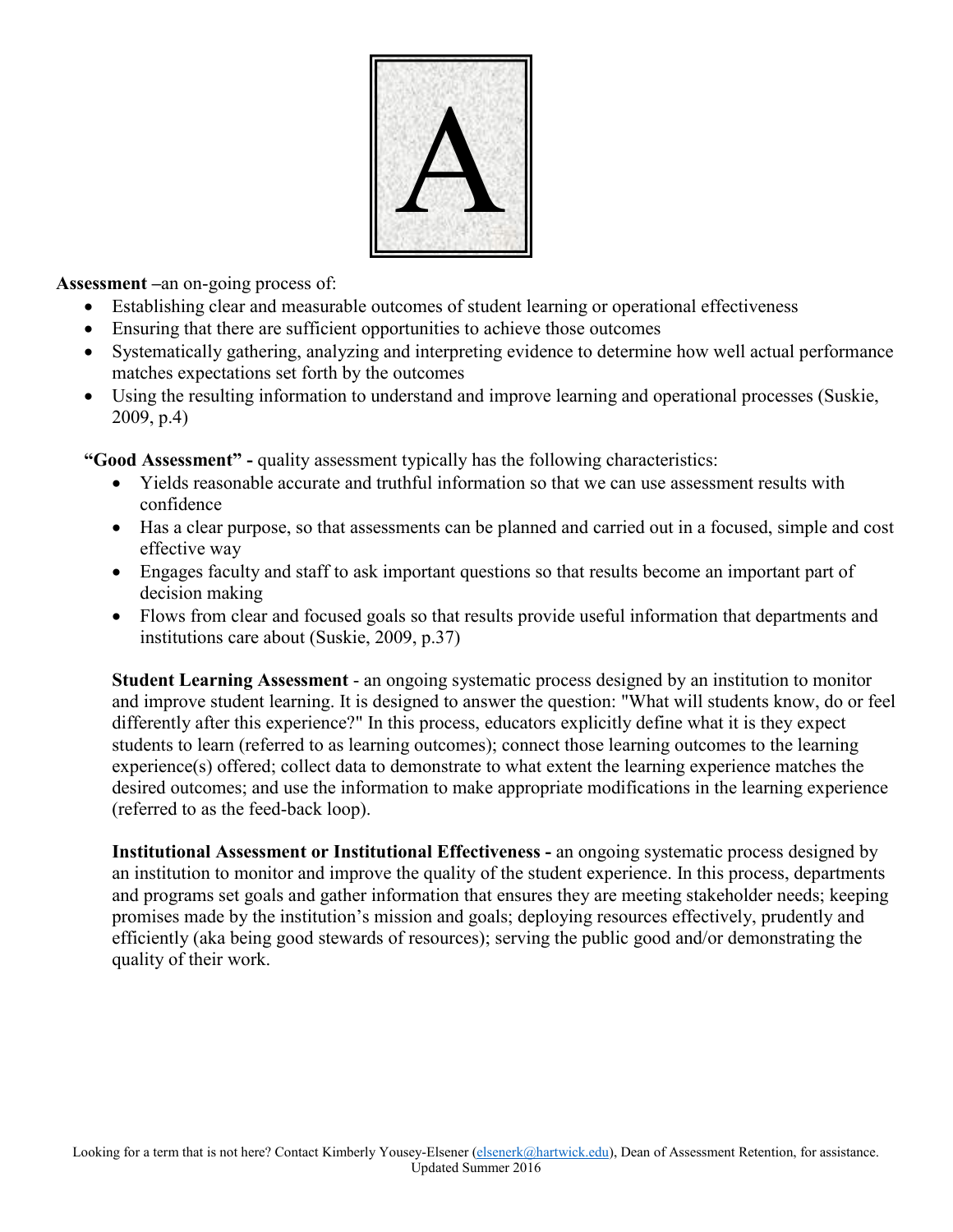**Assessment Cycle -** Maps the assessment process as one that begins with developing goals and continues through using data to inform decisions. There are many different assessment cycles, below is a basic example (Chistakis, M. & Bureau, D., 2014, p. 40).



**Assessment Plan** - a document that maps outcomes with information about how data will be collected; key findings or results of the assessment; and actions for improvement based on the findings.

**[Assessment tools](http://www2.hartwick.edu/academics/academic-support-services/office-of-academic-affairs/dean-of-assessment-and-retention/assessment-at-hartwick/assessment-tools) (Methods)** - instruments used to gather data. Tools can be quantitative or qualitative in nature and should be selected in relation to the specific outcome(s) to be assessed; evidence available; learning or process to be measured; and resources available to conduct the assessment. Some familiar assessment tools include: surveys, rubrics, focus groups, tests, essays, and portfolios.

**Authentic Assessment** - Authentic assessment is a form of assessment in which students are asked to perform real-world tasks that demonstrate meaningful application of essential knowledge and skills. Student performance on a task is typically scored on a rubric to determine how successfully the student has met specific standards (Mueller, J. [http://jfmueller.faculty.noctrl.edu/toolbox/whatisit.htm\)](http://jfmueller.faculty.noctrl.edu/toolbox/whatisit.htm).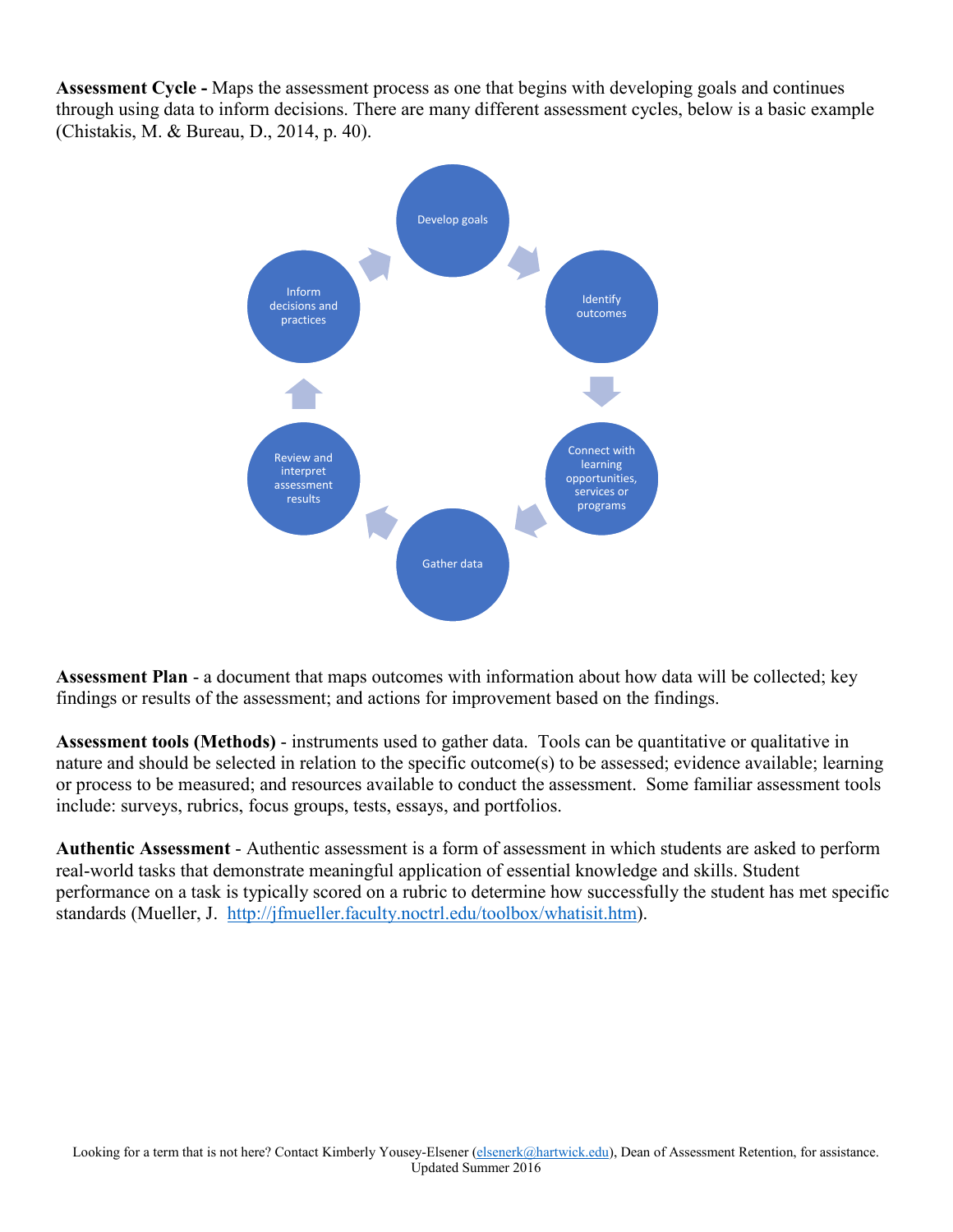

<span id="page-3-0"></span>**Benchmark** - In its simplest form, benchmarking is simply comparing data. While many people think of benchmarking solely as large national surveys that are used to compare progress against a national standard or peer group, there are actually many different kinds of benchmark options. These different benchmarks can be grouped into three types:

- **Internal Benchmarking**: Comparing data specific to the institution or department. This data does not contain information from other institutions or organizations, but instead seeks to compare trends within one single organization. Internal data can be tracked over time (e.g., capstone writing rubric scores over the past 5 years) by comparing internal groups (e.g., first year students vs. seniors) or between units at a single institution (e.g., student satisfaction in two different offices with similar functions). The sources for internal benchmarking are typically locally developed and administered surveys and/ or existing institutional data found in tracking systems such as student information systems, judicial records, etc.
- **Best Practices Benchmarking**: Comparing information about common practices in order to learn from others and improve a specific practice or system. This type of benchmark can gather information from other units within an organization, but frequently looks outside to other institutions doing similar work. It is common for best practices benchmarking to be more qualitative or descriptive in nature. Survey data can be used for things like staffing ratios, square footage of facilities, faculty: student ratios, etc., but more often than not best practice benchmarking involves comparing written documentations about programs or services (e.g., websites, marketing materials, etc.) and/or gathering information via interviews with different campuses and individuals.
- **External Benchmarking**: Comparing a given department, unit or institution with national standards, a national average or peer institution group. External benchmarking is usually more quantitative in nature and involves collecting data within an organization and then comparing that same data with an external entity. The sources of data for this type of benchmarking are usually found in national databases such as IPEDS (The Integrated Post-Secondary Education Data System, [http://nces.ed.gov/ipeds/\)](http://nces.ed.gov/ipeds/) or via commercially developed survey instruments such as the NSSE (National Survey of Student Engagement, [http://nsse.iub.edu/\)](http://nsse.iub.edu/). (Yousey-Elsener, 2014, pp. 50-51)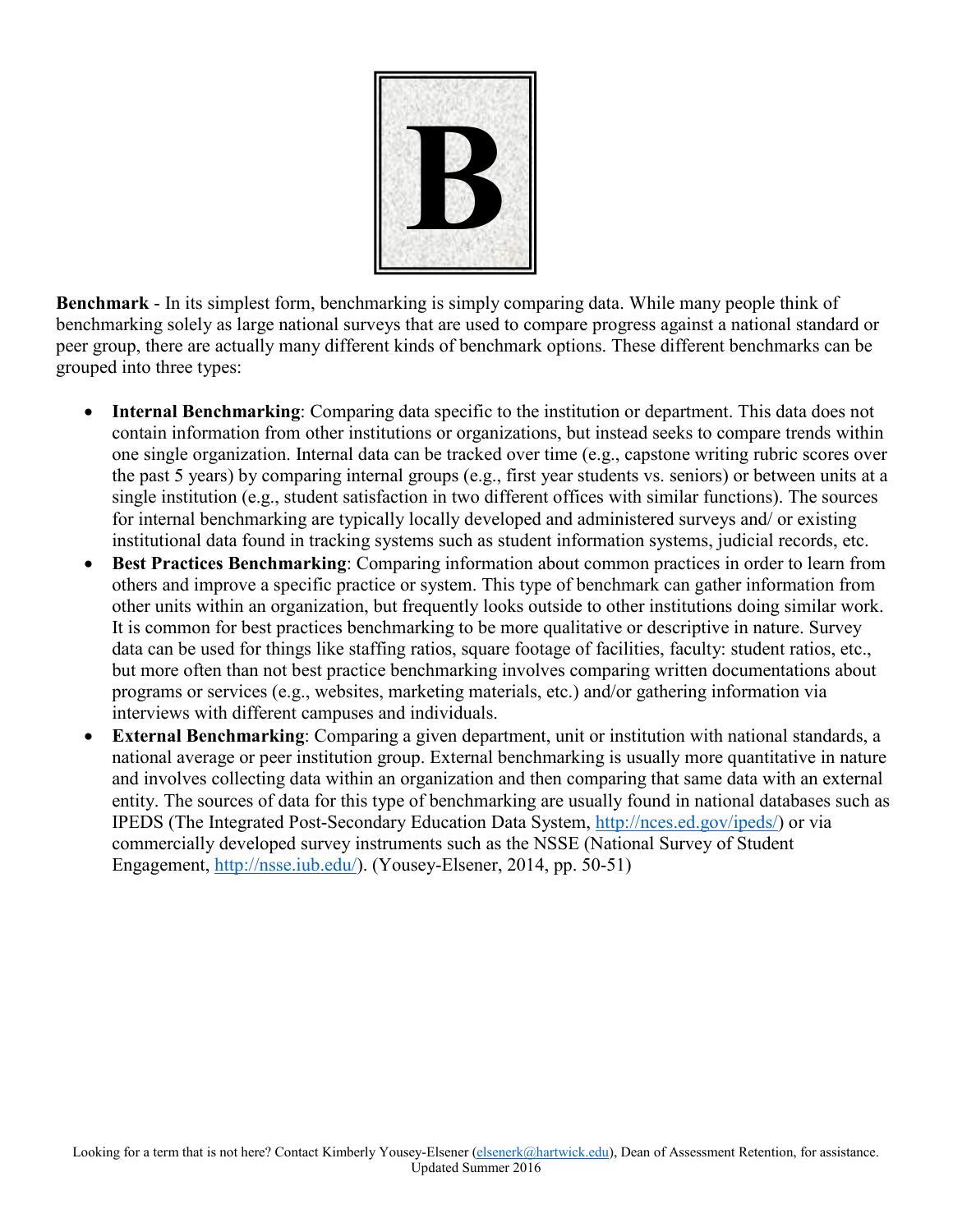<span id="page-4-0"></span>**Bloom's Taxonomy**- According to Bloom, knowledge increases as one progresses through the levels of learning, where remembering is the most surface level and creating represents the deepest form of learning (see below for description of the levels). The Taxonomy has been considered very useful in defining learningoutcome statements and determining which data collection tool to use. For example, "lower level" outcomes are effectively measured using tools more quantitative in nature, such as tests and surveys vs. "higher level" outcomes that are more effectively measured using qualitative tools such as essays, projects and presentations paired with a rubric.

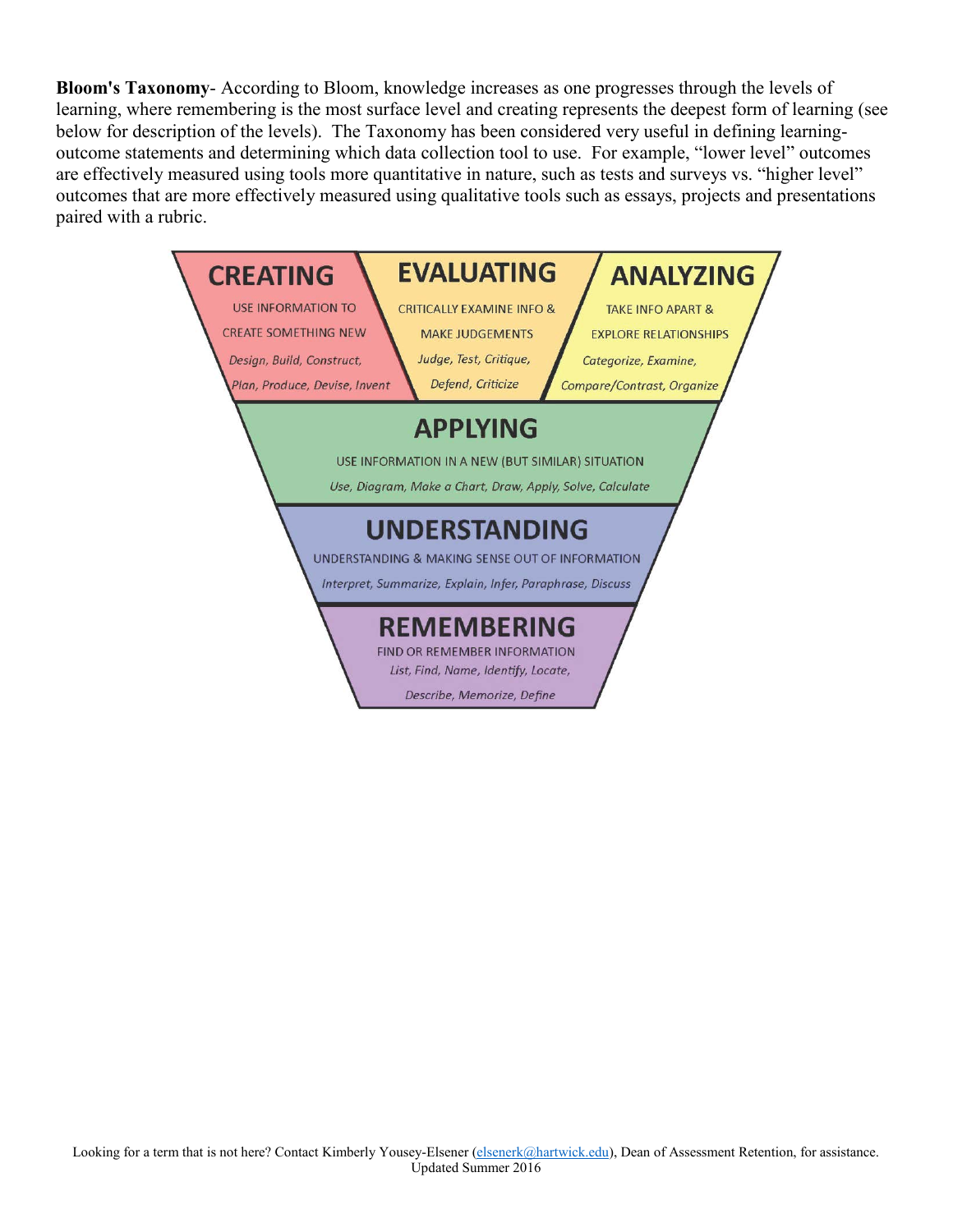

<span id="page-5-0"></span>**Classroom Assessment** - (sometime referred to as Course-based Assessment or Embedded Assessment) - is a process of gathering data on student learning during the educational experience, designed to help the instructor determine which concepts or skills the students are not learning well, so that steps may be taken to improve the students' learning while the course is still in session. This is an example of formative assessment.

**Closing the Loop** – A process through which assessment data is shared, reflected upon and put into action through a change in any stage of the assessment cycle (e.g., change in outcome, data collection tool, program/service/learning experience, etc.).

**Culture of Assessment** – A set of pervasive actions and behaviors by members of the institutional community that focuses on sharing and using data to inform decisions regarding the improvement of programs, services and student learning (Henning, 2015, p. 11). In this environment assessment is a valued and expected part of the decision making process.

**Culture of Evidence** – An environment where assessment results are used to guide policy decisions and is expected and valued.

**Cycle (or Assessment cycle)** – Maps the assessment process as one that begins with developing goals and continues through using data to inform decisions. There are many different assessment cycles; here is a basic example (Chistakis, M. & Bureau, D., 2014, p. 40).



Looking for a term that is not here? Contact Kimberly Yousey-Elsener [\(elsenerk@hartwick.edu\)](mailto:elsenerk@hartwick.edu), Dean of Assessment Retention, for assistance. Updated Summer 2016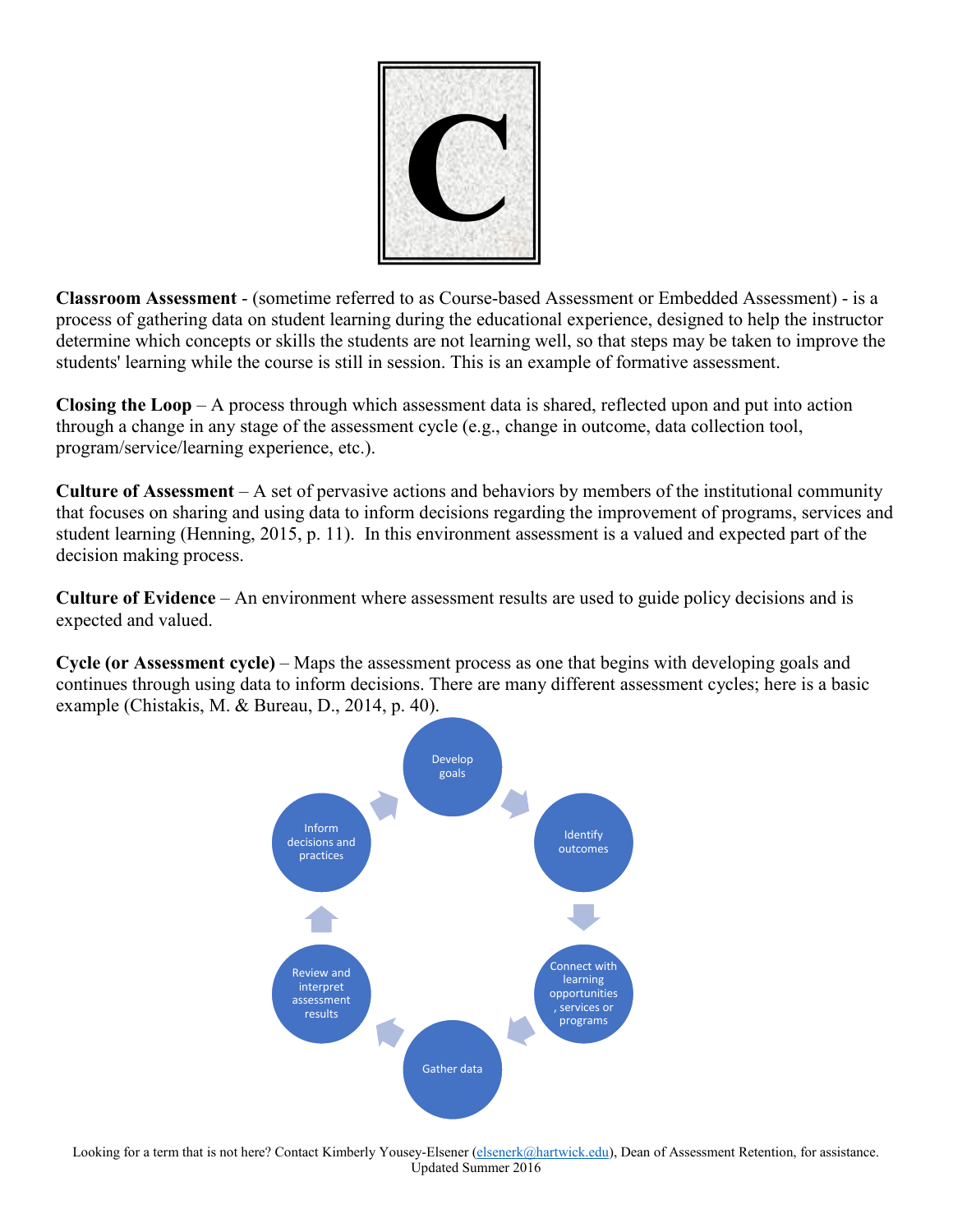

<span id="page-6-0"></span>**Direct Assessment (opposite of in-direct assessment)** – measures that allow you to observe the change that is occurring. In direct measures of learning, students display knowledge or skills as the result of an assessment measure (presentation, test, etc.). Direct measures of student learning require students to display their knowledge and skills as they respond to the instrument itself. Objective tests, essays, presentations, and classroom assignments all meet this criterion (Palomba, C.A., & Banta, T.W., 1999).



**Embedded Assessment** - (sometime referred to as Course-based Assessment or Classroom Assessment) - is a process of gathering data on student learning during the educational experience, designed to help the instructor determine which concepts or skills the students are not learning well, so that steps may be taken to improve the students' learning while the course is still in session. This is an example of formative assessment.



**Feedback Loop** - use the results of the assessment to make appropriate modifications to a course, program, service or curriculum.

**Formative Assessment** (opposite of summative assessment) - assessment that occurs during the activity, course or process with the focus on improving as it is occurring.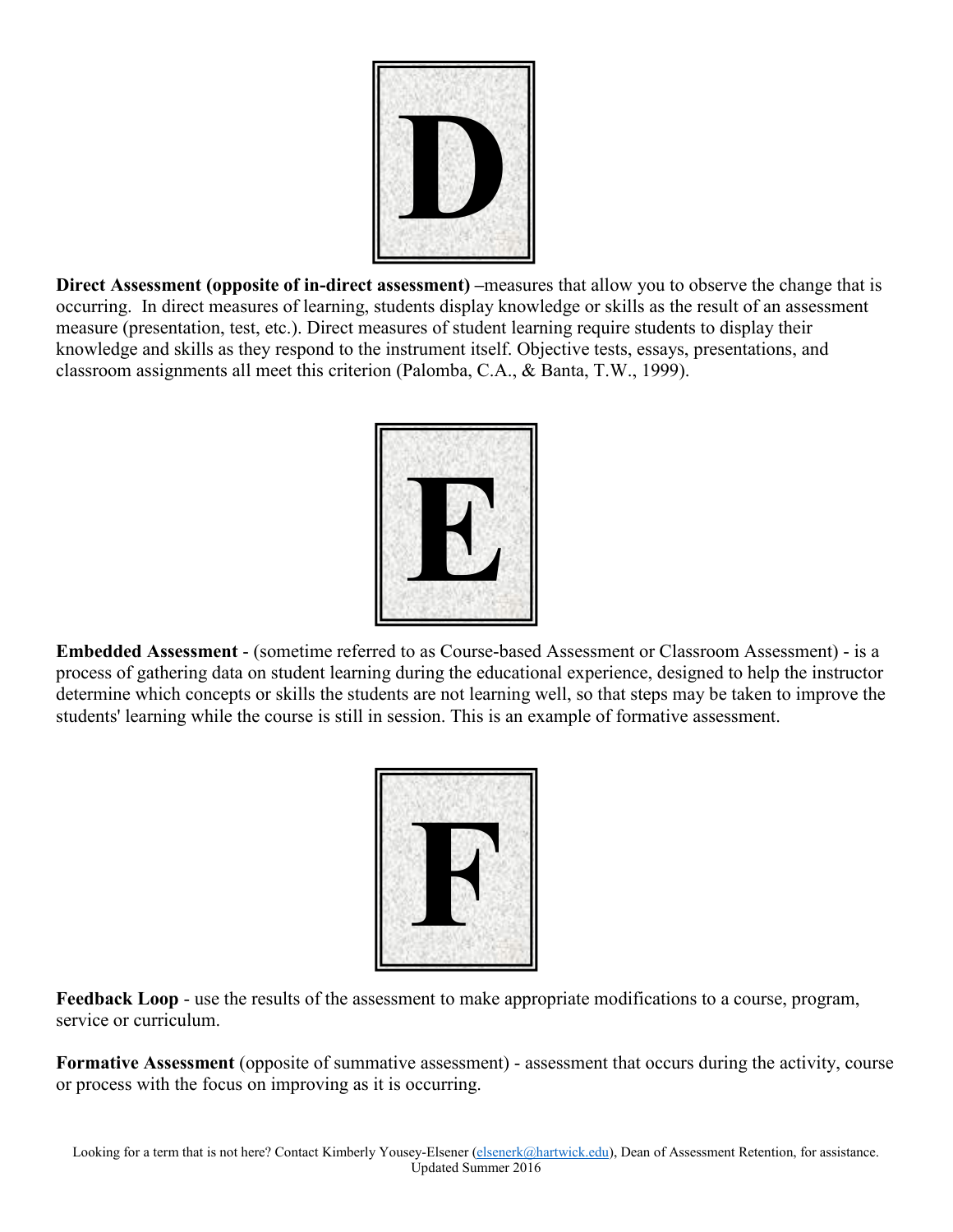

<span id="page-7-0"></span>**Goals** – Goals are general statements about what we need to accomplish to meet our mission or serve our purpose. Goals typically are more broad and longer-term than an outcome. They are often used to help connect outcomes to a larger idea at an institution. There are two frameworks at Hartwick that set goals for the institution, the Organizing Principle and Strategic Framework and the General Education Student Learning Outcomes. All assessment outcomes at Hartwick should be connected with one or both of these Frameworks.

- **Organizing Principle and Strategic Framework** [\(http://www.hartwick.edu/organizingprinciple\)](http://www.hartwick.edu/organizingprinciple)
	- Improve Student Experience and Satisfaction
	- Maximize the Academic Program
	- Expand Our Financial Base
	- Improve the College's Image and Reputation
	- Maximize Employee Performance
	- Maximize College Governance
	- Maximize Financial Performance
- **Hartwick College General Education Student Learning Outcomes: Our Commitment to the Liberal Arts in Practice**. Through their education both within and outside the major, Hartwick graduates will be able to:
	- o Communicate effectively in written English
	- o Communication effectively in spoken English
	- o Communicate in one non-native language
	- o Express relationships in formal logical or mathematical language and interpret relationships so expressed
	- o Identify and evaluate the consequences of individual and collective values, beliefs, ideas and actions
	- o Develop, test and evaluate hypotheses using appropriate information and methods
	- o Produce interpretive or problem-solving creative work
	- o Apply knowledge through practical experience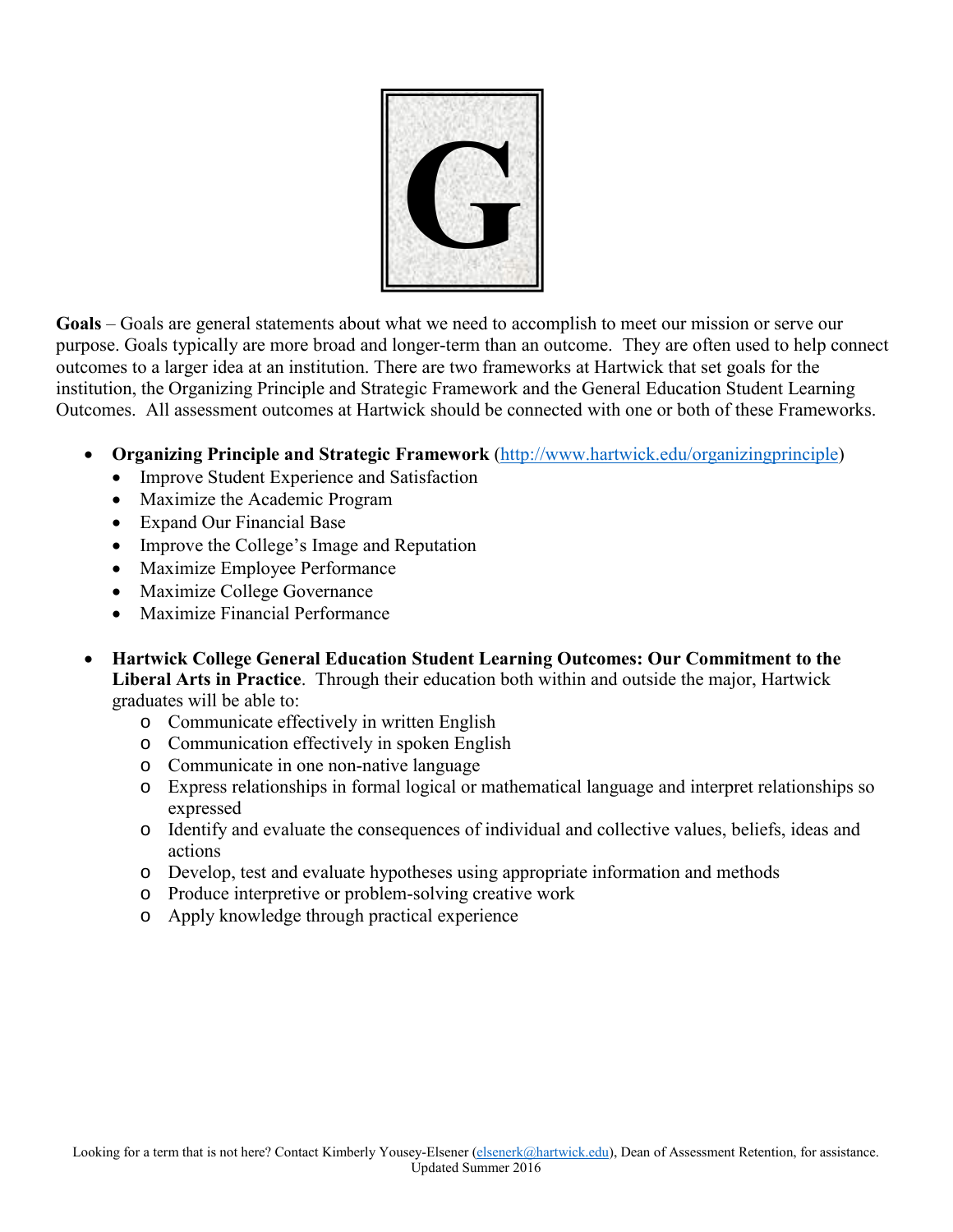

<span id="page-8-0"></span>**Holistic Assessment** - Making judgments about student learning by using an overall appraisal of the students' entire performance, rather than scoring or analyzing components of student performance individually; the complete or final product of the learning experience is assessed as a whole. This is usually done using a portfolio or some other collection of student work.

| $\overline{\phantom{a}}$ |  |  |  |
|--------------------------|--|--|--|
|                          |  |  |  |
|                          |  |  |  |
|                          |  |  |  |
|                          |  |  |  |
| Ŀ                        |  |  |  |

**Indirect Assessment** (opposite of Direct Assessment) - evidence is inferred instead of being supported by direct evidence (i.e., usage data, satisfaction surveys) (Palomba, C.A., & Banta, T.W. ,1999). Indirect assessment usually focuses on gathering students' opinions, perceptions or reflections on their experience.

**Institutional Assessment or Institutional Effectiveness -** an ongoing systematic process designed by an institution to monitor and improve the quality of the student experience. In this process, departments and programs set goals and gather information that ensures they are meeting stakeholder needs; keeping promises made by the institution's mission and goals; deploying resources effectively, prudently and efficiently (aka being good stewards of resources); serving the public good and/or demonstrating the quality of their work.

**Inter-rater reliability -** when two or more raters observe an individual's behavior, record scores, and then the scores of the raters are compared to determine whether they are in agreement (Creswell, J., 2002). Inter-rater reliability is particularly important in situations where a rubric is being used by multiple people, it's important to test the rubric and train the raters to ensure they are consistently interpreting the rubric.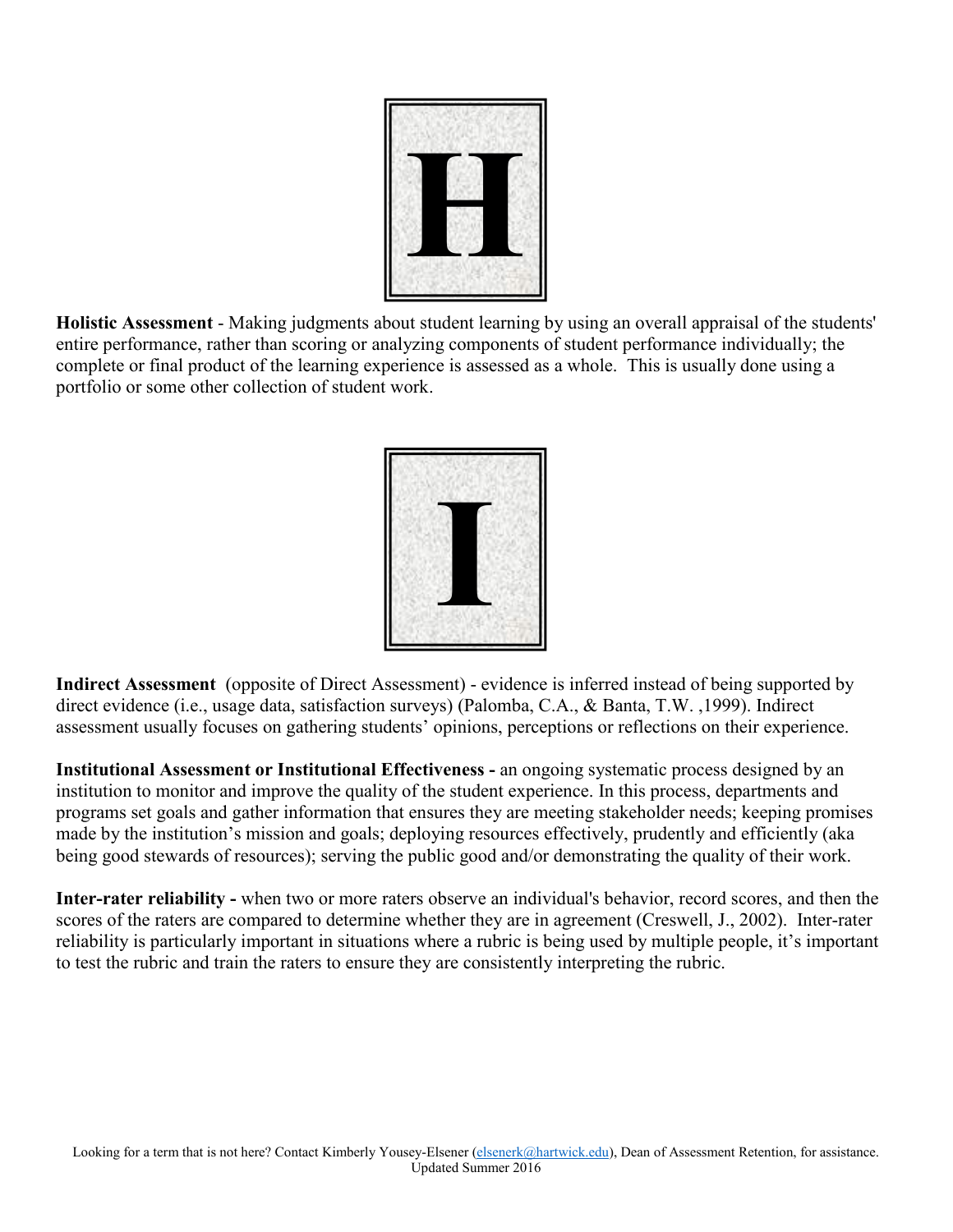

<span id="page-9-0"></span>**Key performance indicator** - (also referred to as metric, milestone or target) Numbers that document how well operational aspects of a program, service or institution are functioning. They often track progress towards larger goals. Common metrics that you find in higher education are: retention rate, graduation rate, enrollment numbers, alumni giving, faculty ratios, etc.



**Learning outcome** - (sometimes referred to as objectives) - statements that describe specific behaviors a student is expected to demonstrate as a result of a learning experience either in the classroom or outside of the classroom. Learning outcomes are often phrased in what a student should know, think, feel or be able to do (e.g., skills) upon completion of a course, program, or curriculum. Learning outcomes at Hartwick should be linked to the General Education Learning Outcomes:

- **Hartwick College General Education Student Learning Outcomes: Our Commitment to the Liberal Arts in Practice**. Through their education both within and outside the major, Hartwick graduates will be able to:
	- o Communicate effectively in written English
	- o Communication effectively in spoken English
	- o Communicate in one non-native language
	- o Express relationships in formal logical or mathematical language and interpret relationships so expressed
	- o Identify and evaluate the consequences of individual and collective values, beliefs, ideas and actions
	- o Develop, test and evaluate hypotheses using appropriate information and methods
	- o Produce interpretive or problem-solving creative work
	- o Apply knowledge through practical experience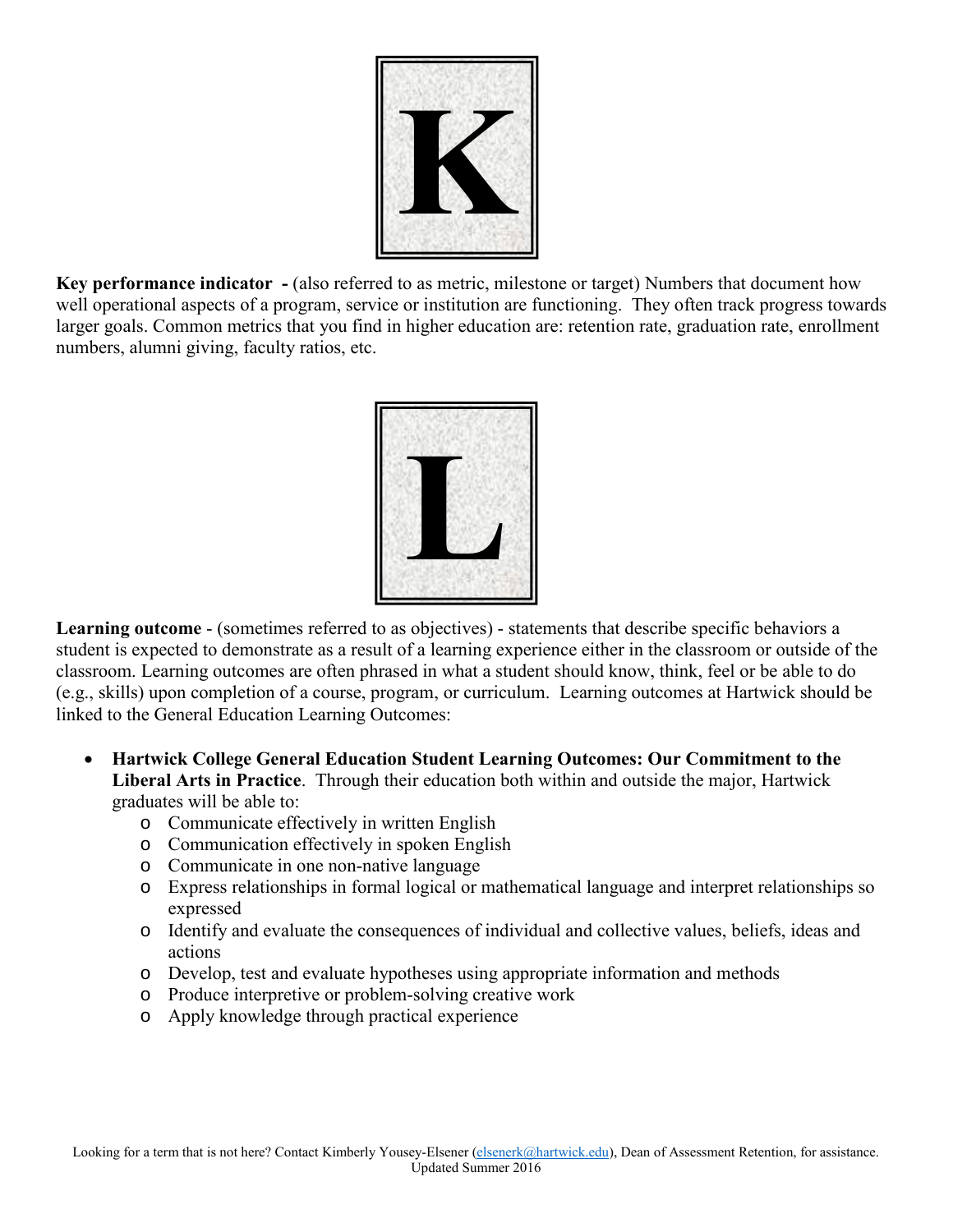

<span id="page-10-0"></span>**Outcome** – specific statements that bound broad goals to a place, time and group of participants. It can sometimes also specify the target or standard that is intended to be reached. They specifically state what you want the result of your efforts to be or the changes you want to occur. There are generally two types of outcomes: **learning and operational**. Learning describes what a student should know, think, feel or be able to do as the result of a learning experience. Operational outcomes describe a change in a process, procedure, office, system or quality of an experience. Strong outcomes are often referred to as S.M.A.R.T. outcomes:

- **S Specific** anyone can read your outcome and know exactly what you are hoping to accomplish. Therefore it's important to pay close attention to using phrases that are often used in higher education but many people could disagree on the meaning, for example – critical thinking, leadership, communication skills, learn, understand. If you find your outcome using these words, select a new verb that better defines what that concept would look like in your setting and context.
- **M Measurable** it can easily be determined how one might gather data that can determine if what is happening matches the intended outcome. Sometimes measuring an outcome is easy; you can look at the outcome and say we'll do a survey, or create a rubric, etc. Sometimes it takes some thought and getting ideas from colleagues. If you are finding the outcome is not measurable, you may need to refine the outcome to be more measurable.
- **A Achievable** the outcome can be accomplished in a specific time and place. If you find your outcome is too big (aka cannot be accomplished given your resources and time period), then it is not achievable. In addition, for learning, this means that the outcome is connected with a specific learning experience. For operational outcomes, this means that the outcome is connected with a specific process.
- **R Relevant** put simply this means the outcome is meaningful to the department, program and/or institution. It should have value and people should care about it.
- **T Time Sensitive** the outcome is happening within a specific time period, most of the time that is within a semester or academic year. (Yousey-Elsener, 2013, p. 21)

**Operational Outcomes** (sometimes called Program Outcomes) – statements that describe specific expectations for change in an office, process, system or experience. These outcomes focus on office operations or student experiences that are occurring outside of the learning. They often set expectations around efficiency, effectiveness, climate, needs and/or satisfaction.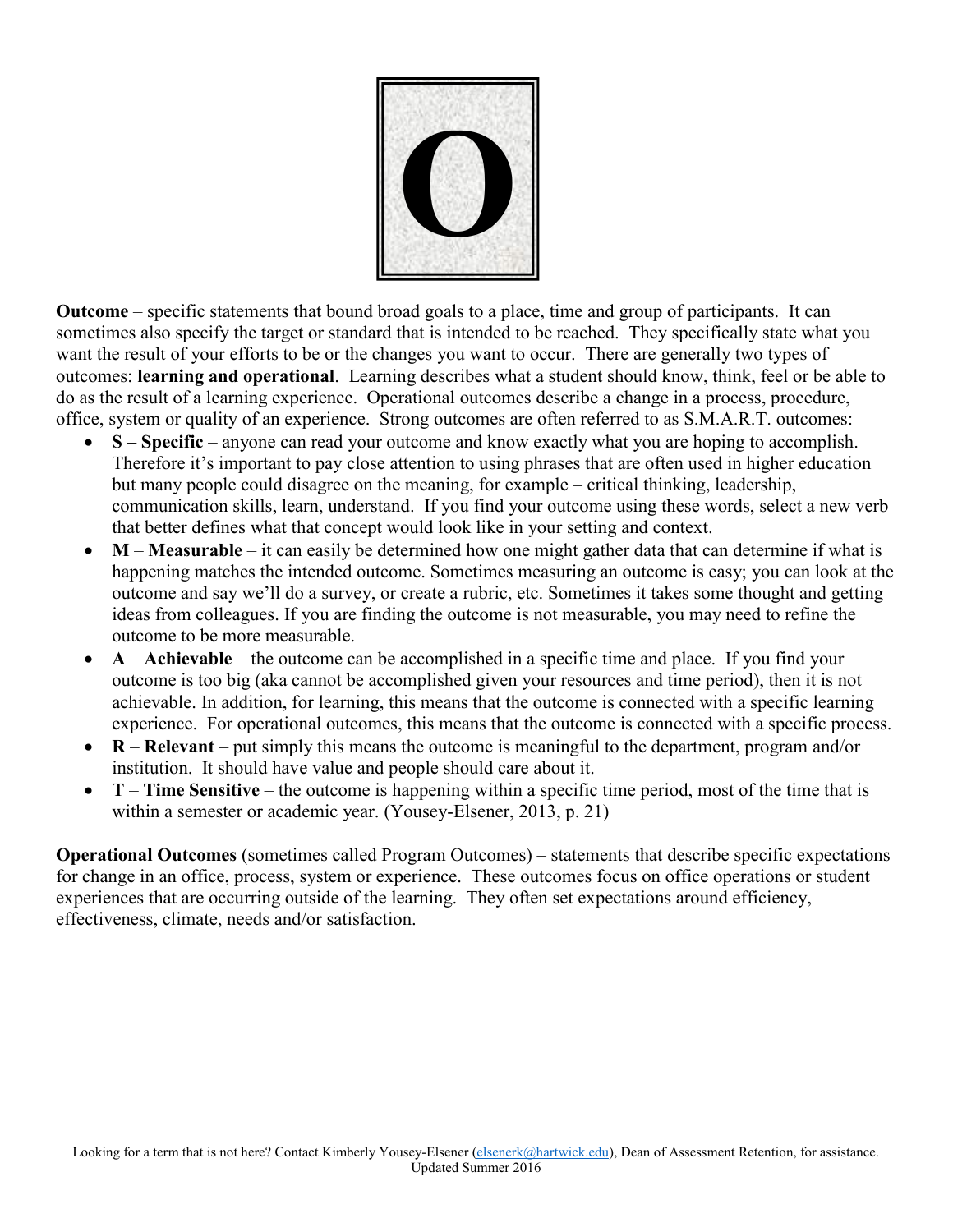

<span id="page-11-0"></span>**Program Outcome** (sometimes called Operational Outcomes) – statements that describe specific expectations for change in an office, process, system or experience. These outcomes focus on office operations or student experiences that are occurring outside of the learning. They often set expectations around efficiency, effectiveness, climate, needs and/or satisfaction.

**Program Review** – Program review is a comprehensive evaluation of an academic program that is designed both to foster improvement and demonstrate accountability. Program reviews typically include a self-study conducted by the program's faculty and staff, a visit by one or more external reviewers, and recommendations for improvement based on the conclusions of the self-study and the reviewer (Suskie, 2009, p. 14).

**Practical Significance** – When sample sizes are very large (over 1000) or very small (less than 100), data may show a statistical significance with the slightest difference between groups. In this case, it is important to ask a larger question about whether the differences are meaningful in a specific context. Data can be practically significant without being statistically significant as well as the opposite – statistically significant but not practically significant. For example, a campus may find that statistical significance reported on the NSSE is not practically significant because it does not apply to the mission or priorities of the campus (Yousey-Elsener, 2013, p. 144)



**Qualitative tools/data** - ways of collecting information that are concerned with understanding or conveying meaning or contexts, rather than making statistical inferences. Qualitative tools tend to focus on collecting data that is word-based and offer a *depth of understanding* of a topic. They are particularly useful when looking at learning outcomes that call for higher-levels of learning\* (e.g., creating, evaluating, analyzing, applying) as well as operational outcomes that are focused on understanding why or how something is occurring. Common forms: open-ended survey questions, essays, presentations, portfolios, participant observations focus groups, indepth interviews, etc.

#### [\\*See Bloom's Taxonomy](#page-4-0)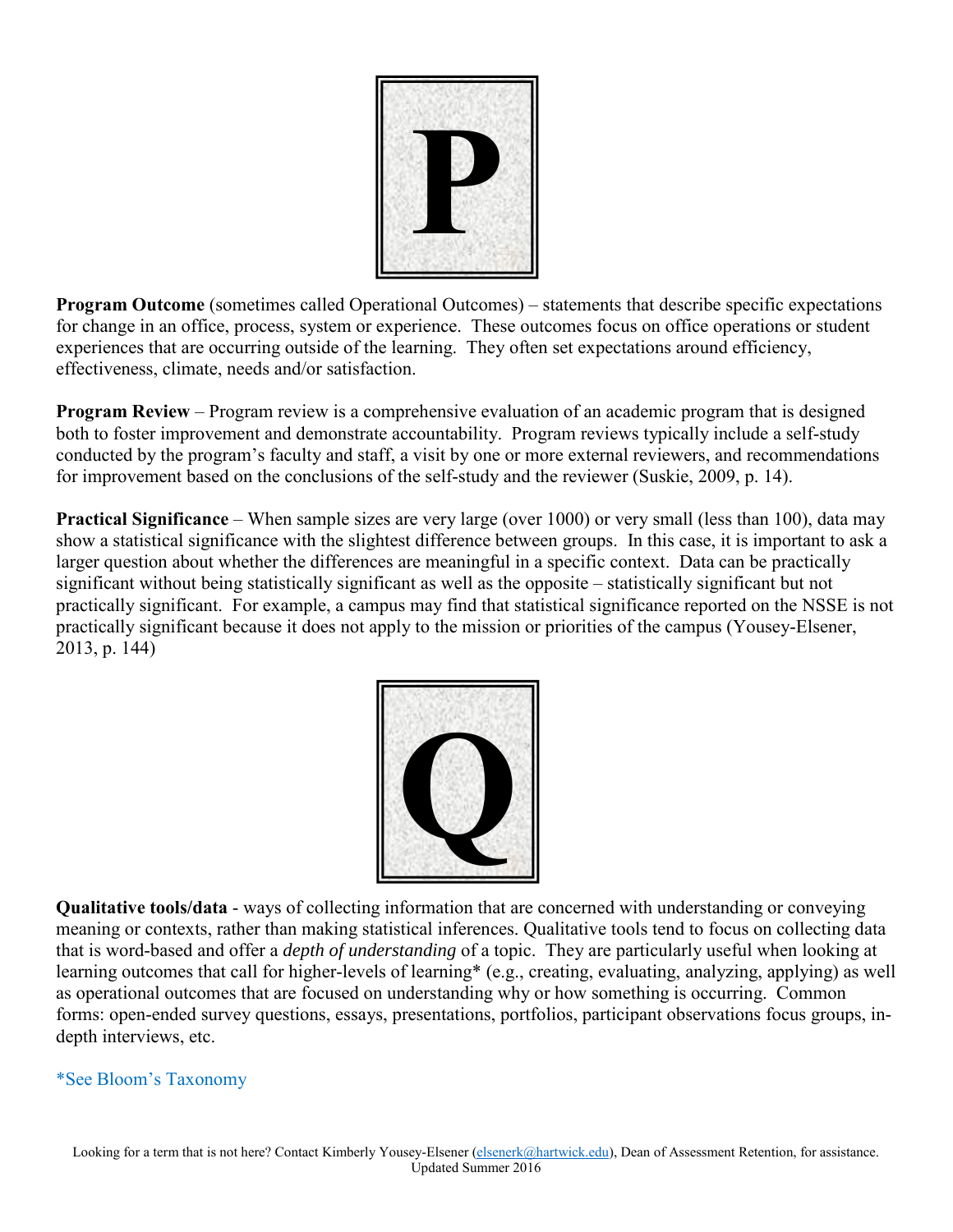<span id="page-12-0"></span>**Quantitative tools/data** – information that is collected or represented numerically that are concerned with counting occurrences or measuring characteristic's or behavior rather than their meanings. Quantitative tools provide data that is easy to analyze statistically and offer a *breadth of understanding* related to a topic. They are particularly useful when looking at learning outcomes that call for lower-levels of learning\* (e.g., remembering and understanding) as well as operational outcomes that are focused on understanding the who, what, where of a topic. Common forms: surveys, tests, quizzes, some rubrics, existing data in information systems, experiments, questionnaires, etc.

#### [\\*See Bloom's Taxonomy](#page-4-0)



**Reliability** – Degree to which an assessment tool measures the same thing each time it is used (Yousey-Elsener, 2013, p. 144). For example, if a rubric tool is used to measure student learning related to critical thinking for the same assignment in multiple sections of a course, the results should be consistent across all sections. Another example might be a survey that is administered every year to all students on campus; each year the survey should yield similar results, with some movement in scores but not larger movements. There is a statistical test one can use to test for reliability in data, however, that test requires a relatively large data set in order to be effective. In assessment we tend to collect smaller data sets so we rely on our own ethical judgement and observations in order to determine reliability.

**Response Rate** – "The percentage of persons in the sample who completed and returned the survey" (Lodico, Spaulding, Voegtle, 2006, p. 170). For example, if survey is sent to 100 people and 57 people complete the survey, the response rate is 57%. The national average for response rates is currently around 20% and falling. Survey fatigue is most often cited as the reason for declining response rates. Regardless of the number of responses, caution should be used when focusing on response rates. It is always important to look at who responded in relation to the overall group to determine if your respondents reflect the overall sample or group. If your response rate is 75% but the response pool is lopsided with white, female students it may not be an accurate reflection of the overall group.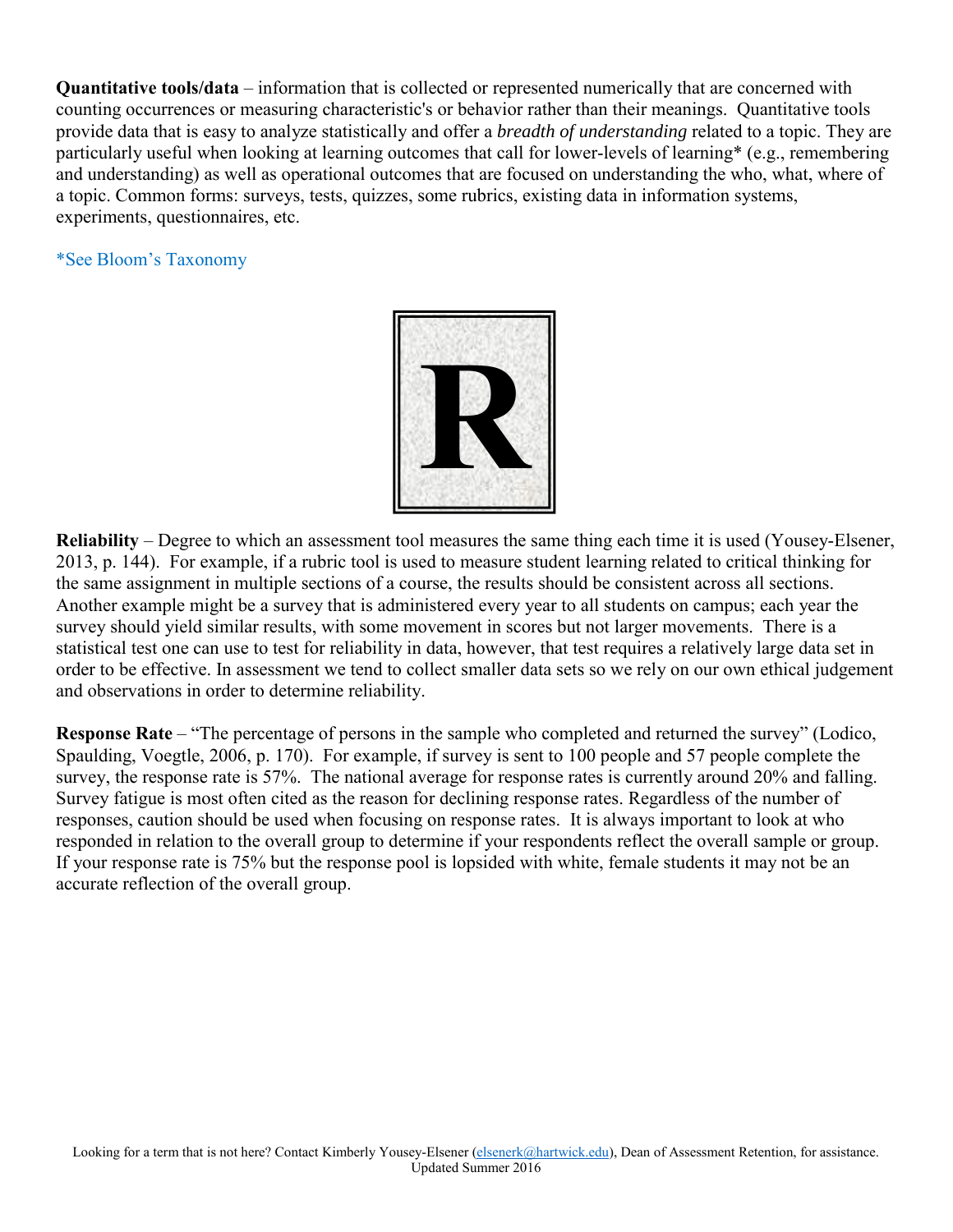

<span id="page-13-0"></span>**Self-Assessment** - (sometimes referred to as reflective learning) - a process in which a student engages in a systematic review of his or her own performance or learning, usually for the purpose of improving their learning in the future.

**S.M.A.R.T. outcomes** – Learning or operational outcomes should meet the following criteria:

- **S Specific** anyone can read your outcome and know exactly what you are hoping to accomplish. Therefore, it's important to pay close attention to using phrases that are often used in higher education but many people could disagree on the meaning, for example – critical thinking, leadership, communication skills, learn, understand. If you find your outcome using these words, select a new verb that better defines what that concept would look like in your setting and context.
- **M Measurable** it can easily be determined how one might gather data that can determine if what is happening matches the intended outcome. Sometimes measuring an outcome is easy; you can look at the outcome and say we'll do a survey, or create a rubric, etc. Sometimes it takes some thought and getting ideas from colleagues. If you are finding the outcome is not measurable, you may need to refine the outcome to be more measurable.
- **A Achievable** the outcome can be accomplished in a specific time and place. If you find your outcome is too big (aka cannot be accomplished given your resources and time period), then it is not achievable. In addition, for learning, this means that the outcome is connected with a specific learning experience. For operational outcomes, this means that the outcome is connected with a specific process.
- **R Relevant** put simply this means the outcome is meaningful to the department, program and/or institution. It should have value and people should care about it.
- **T Time Sensitive** the outcome is happening within a specific time period, most of the time that is within a semester or academic year. (Yousey-Elsener, 2013, p. 21)

**Statistical Significance** – Statistical test conducted to determine if the differences in group averages are due to chance or are "actually" occurring. Typically anything with a significance level of .05 or lower (sometimes represented as p<.05) is considered statistically significant. In assessment it is also important to consider **[practical significance](#page-11-0)**.

**Student Learning Assessment** - an ongoing systematic process designed by an institution to monitor and improve student learning. It is designed to answer the question: "What will students know, do or feel differently after this experience?" In this process, educators explicitly define what it is they expect students to learn (referred to as learning outcomes); connect those learning outcomes to the learning experience(s) offered; collect data to demonstrate to what extent the learning experience matches the desired outcomes; and use the information to make appropriate modifications in the learning experience (referred to as the feed-back loop).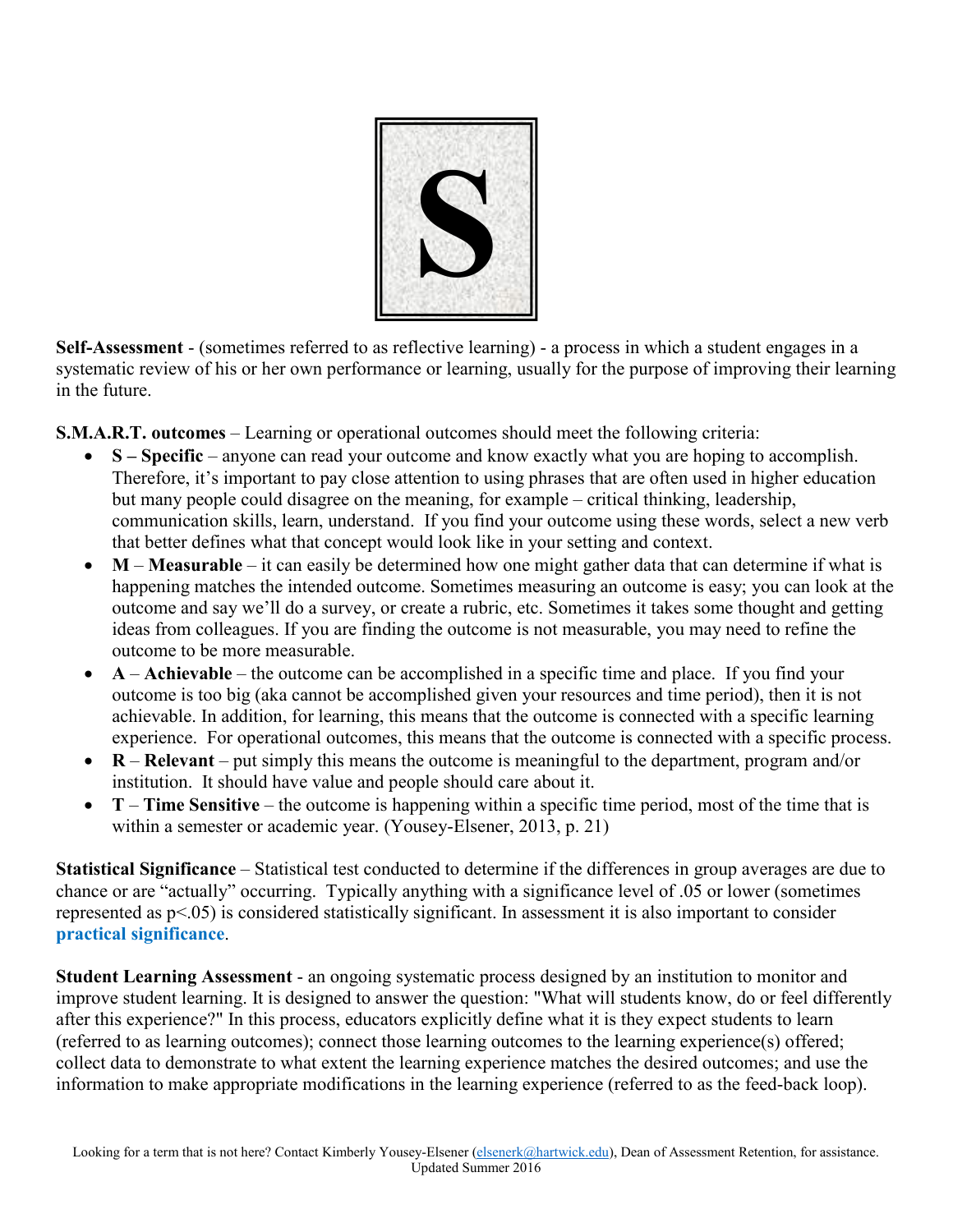<span id="page-14-0"></span>**Summative Assessment** - process for measuring the overall level of student learning or operational effectiveness at the end of an experience or course. Its primary goal is to collect information that can be used to improve future experiences, but does little to affect the experience of the people currently participating. Course evaluations are an excellent example of a summative assessment. They are conducted at the end of the semester, and the data provided to faculty after the course ends in order to make improvements the next time the course is offered.



**Transferability** – "…the degree of similarity between the…[assessment site, context] and other sites as judged by the reader" (Lodico, Spaulding, Voegtle, 2006, p. 275). Transferability is important when considering best practices or assessment tools used at other campuses or in a different department. Sometimes they can be easily borrowed and transferred over to your context and sometimes they need to be adapted in order to meet your needs.

**Trustworthiness** – like validity and reliability for quantitative data, trustworthiness concerns itself with how rigorously qualitative data has been collected and analyzed. When analyzing qualitative data, it is important to keep in mind the following:

- **Credibility**: are you representing the data in a manner that is true to the source that provided it? Was the data collected in an ethical manner?
- **Dependability**: Have you collected and analyzed data in a systematic and consistent way that can be demonstrated to others? Did you keep notes about decisions you made when analyzing data?
- **Transferability:** Have you provided enough detailed descriptions that someone can determine if the results can be applied in their context?
- **Promoting action:** Have you used the data to make a positive change? (Yousey-Elsener, 2013, p. 91)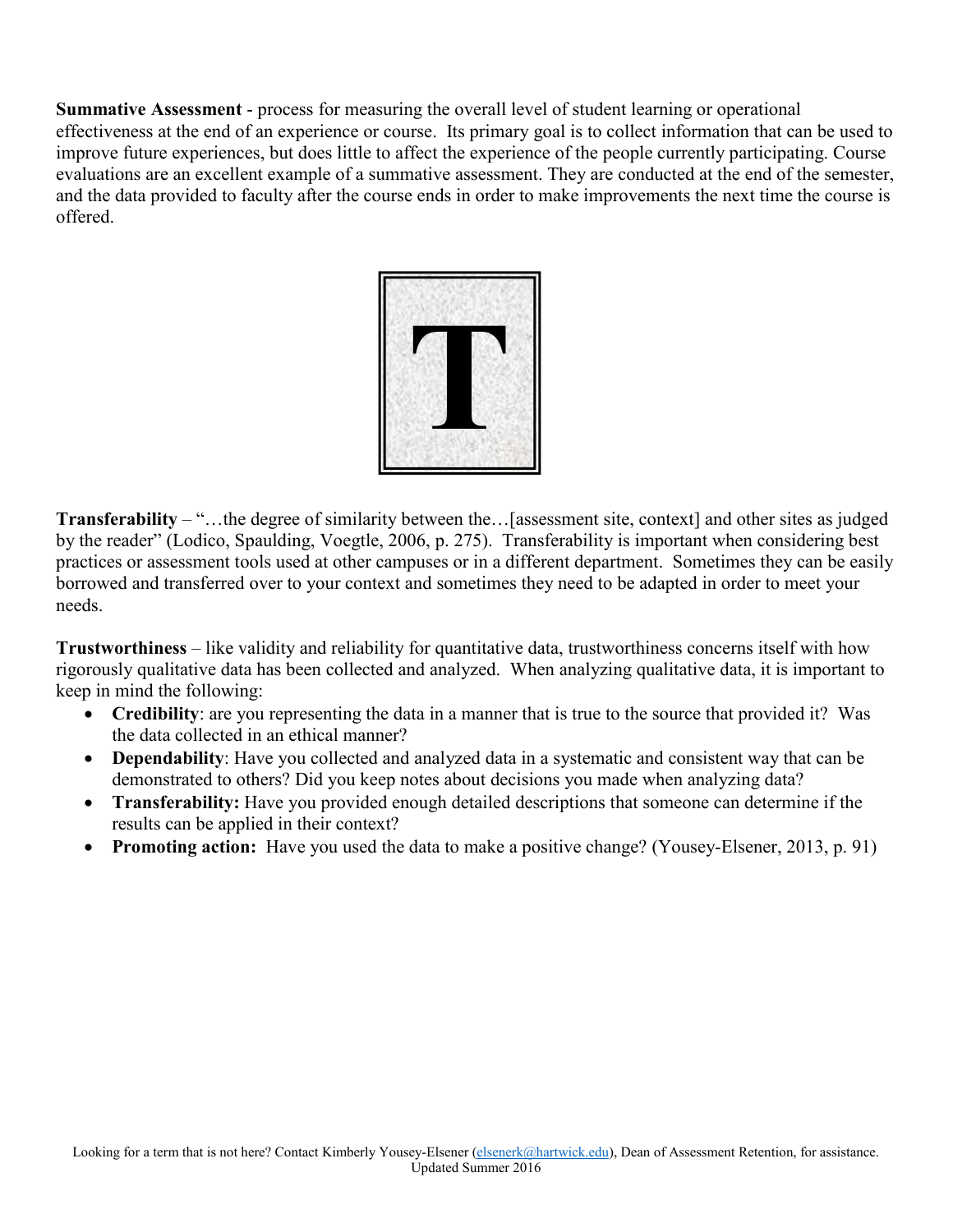

<span id="page-15-0"></span>**Validity** – Does the instrument used measure what it is intended to measure? If you have ever collected data and then said – well that's not what I was looking for! – then you have run into validity issues. Fear not, sometimes that data can be used to inform a different question or outcome, but you will have to take a close look at the instrument if you need data for the original outcome. There are statistical tests that can be run to measure validity, but they require a large data set. Therefore, in assessment we focus on face validity and content validity.

- **Face validity**: "the instrument appears to be measuring what it intends to measure." This means that on the surface, the questions seem to fit whatever is the described purpose of the instrument (Lodico, Spaulding, Voegtle, 2006, p. 111). This can be determined through a pilot, or by asking peers with knowledge of the purpose and instrument design to provide a review of the instrument.
- **Content validity**: "ensures the instrument is measuring the breadth and depth of the issue that it is intended to measure" (Lodico, Spaulding, Voegtle, 2006, p. 112). When conducting research, content validity is usually tested during the pilot process. For assessment, piloting an instrument is sometimes not needed, therefore one can have the instrument reviewed by a peer who has specialized knowledge in the topic to determine if the instrument is leaving out any important questions related to the topic and if questions included on the survey are appropriately related to the topic.